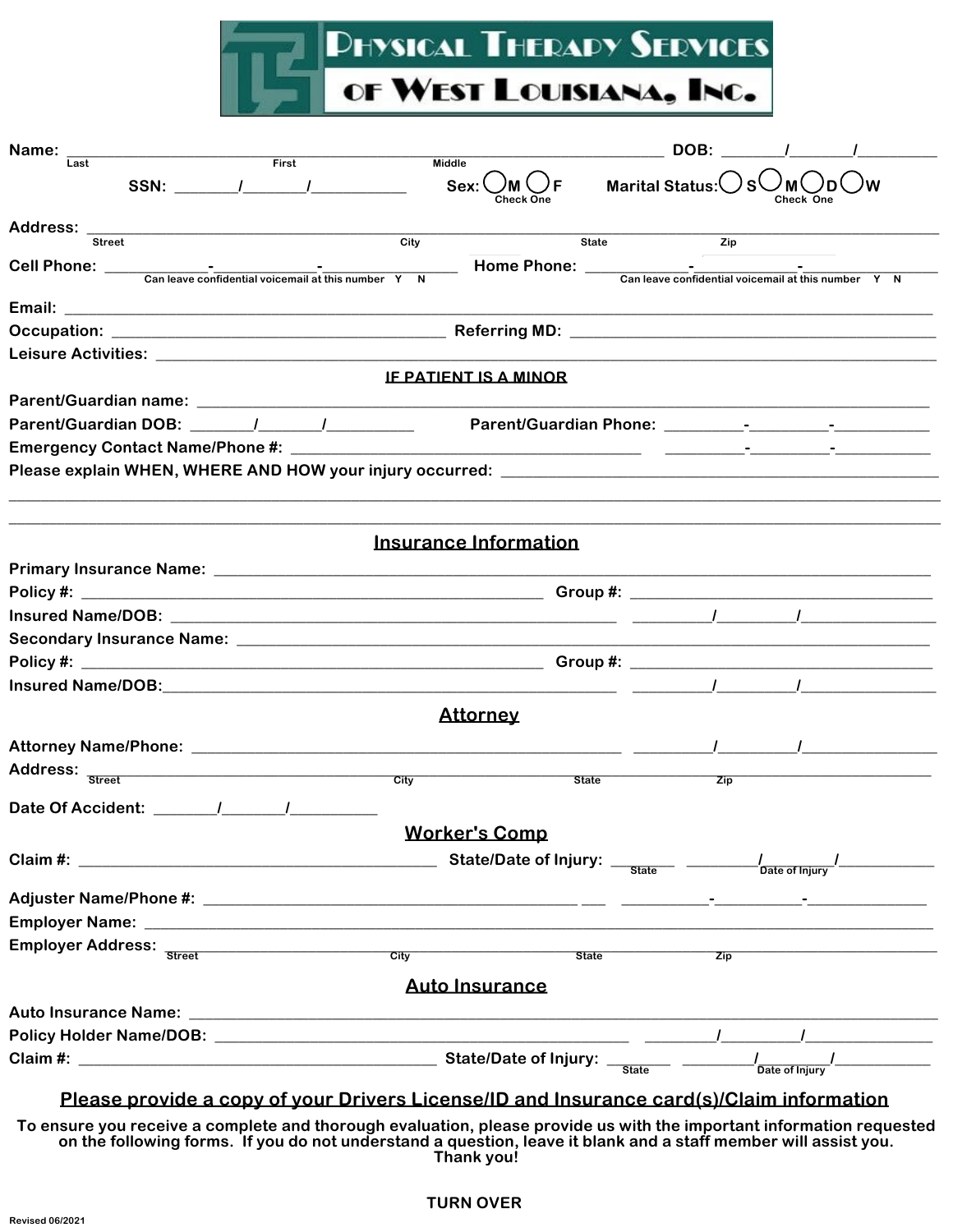## **Please check any of the following whose care you are currently under: Medical Doctor (M.D.): Osteopath: Dentist: Psychiatrist/Psychologist: Chiropractor:** If you have seen any of the above during the past 3 months, please explain the reason: **\_\_\_\_\_\_\_\_\_\_\_\_\_\_\_\_\_\_\_\_\_\_\_\_\_\_\_\_\_\_\_\_\_\_\_\_\_\_\_\_\_\_\_\_\_\_\_\_\_\_\_\_\_\_\_\_\_\_\_\_\_\_\_\_\_\_\_\_\_\_\_\_\_\_\_\_\_\_\_\_\_\_\_\_\_\_\_\_\_\_\_\_\_\_\_\_\_\_\_\_\_\_\_\_\_\_\_\_\_\_ Allergies: Please list any allergies we should know about:\_\_\_\_\_\_\_\_\_\_\_\_\_\_\_\_\_\_\_\_\_\_\_\_\_\_\_\_\_\_\_\_\_\_\_\_\_\_\_\_\_\_\_\_\_\_\_\_\_\_\_\_\_\_\_\_\_\_\_\_\_\_\_\_ \_\_\_\_\_\_\_\_\_\_\_\_\_\_\_\_\_\_\_\_\_\_\_\_\_\_\_\_\_\_\_\_\_\_\_\_\_\_\_\_\_\_\_\_\_\_\_\_\_\_\_\_\_\_\_\_\_\_\_\_\_\_\_\_\_\_\_\_\_\_\_\_\_\_\_\_\_\_\_\_\_\_\_\_\_\_\_\_\_\_\_\_\_\_\_\_\_\_\_\_\_\_\_\_\_\_\_\_\_\_ Are** you latex sensitive: **(check one) Past Medical History: Have you ever been diagnosed or told you have any of the following: (Please check all that apply) Anemia Hepatitis Arthritis High Blood Pressure Asthma Kidney Disease Circulation Problems Mental Illness Diabetes Multiple Sclerosis Emphysema/Bronchitis/COPD Osteoporosis Epilepsy Rheumatoid Arthritis Fibromyalgia Stroke Headaches Thyroid Problems Heart Disease Tuberculosis Cancer? If yes, describe what kind:\_\_\_\_\_\_\_\_\_\_\_\_\_\_\_\_\_\_\_\_\_\_\_\_\_\_\_\_\_\_\_\_\_\_\_\_\_\_\_\_\_\_\_\_\_\_\_\_\_\_\_\_\_\_\_\_\_\_\_\_\_\_\_\_\_\_\_\_\_\_\_\_\_\_\_ I currently have: (Please check all that apply) Bowel & Bladder Changes Nausea/Vomiting Dizziness/Lightheadedness Numbness/Tingling Falls Poor Balance Fatigue Weakness Fever/Chills/Sweats Weight Loss/Weight Gain In the past month have you been feeling down, depressed or hopeless? Y N (check one) Do you have any history of chemical dependency or alcoholism? Y N (check one) For Women: Are you currently pregnant or do you think you might be pregnant? Y N (check one) Diagnostic Testing you have had: (Please check all that apply) MRI XRAY CT Scan EMG** Please list any surgeries or other conditions for which you have been hospitalized, including the approximate date **and reason for the hospitalization: Date: Reason for Hospitalization: \_\_\_\_\_\_\_\_\_\_\_\_\_\_\_\_\_\_ \_\_\_\_\_\_\_\_\_\_\_\_\_\_\_\_\_\_\_\_\_\_\_\_\_\_\_\_\_\_\_\_\_\_\_\_\_\_\_\_\_\_\_\_\_\_\_\_\_\_\_\_\_\_\_\_\_\_\_\_\_\_\_\_\_\_\_\_\_\_\_\_\_\_\_\_\_\_\_\_\_\_\_\_ \_\_\_\_\_\_\_\_\_\_\_\_\_\_\_\_\_\_ \_\_\_\_\_\_\_\_\_\_\_\_\_\_\_\_\_\_\_\_\_\_\_\_\_\_\_\_\_\_\_\_\_\_\_\_\_\_\_\_\_\_\_\_\_\_\_\_\_\_\_\_\_\_\_\_\_\_\_\_\_\_\_\_\_\_\_\_\_\_\_\_\_\_\_\_\_\_\_\_\_\_\_\_ \_\_\_\_\_\_\_\_\_\_\_\_\_\_\_\_\_\_ \_\_\_\_\_\_\_\_\_\_\_\_\_\_\_\_\_\_\_\_\_\_\_\_\_\_\_\_\_\_\_\_\_\_\_\_\_\_\_\_\_\_\_\_\_\_\_\_\_\_\_\_\_\_\_\_\_\_\_\_\_\_\_\_\_\_\_\_\_\_\_\_\_\_\_\_\_\_\_\_\_\_\_\_ Please list any PRESCRIPTION medication(s) you are currently taking (INCLUDING pills, injections, lotions and/or skin patches): \_\_\_\_\_\_\_\_\_\_\_\_\_\_\_\_\_\_\_\_\_\_\_\_\_\_\_\_\_\_\_\_\_\_\_\_\_\_\_\_\_\_\_\_\_\_\_\_\_\_\_\_\_\_\_\_\_\_\_\_\_\_\_\_\_\_\_\_\_\_\_\_\_\_\_\_\_\_\_\_\_\_\_\_\_\_\_\_\_\_\_\_\_\_\_ \_\_\_\_\_\_\_\_\_\_\_\_\_\_\_\_\_\_\_\_\_\_\_\_\_\_\_\_\_\_\_\_\_\_\_\_\_\_\_\_\_\_\_\_\_\_\_\_\_\_\_\_\_\_\_\_\_\_\_\_\_\_\_\_\_\_\_\_\_\_\_\_\_\_\_\_\_\_\_\_\_\_\_\_\_\_\_\_\_\_\_\_\_\_\_\_\_\_\_\_\_\_\_\_\_\_\_\_\_\_ What are your goals for Physical Therapy:**

**\_\_\_\_\_\_\_\_\_\_\_\_\_\_\_\_\_\_\_\_\_\_\_\_\_\_\_\_\_\_\_\_\_\_\_\_\_\_\_\_\_\_\_\_\_\_\_\_\_\_\_\_\_\_\_\_\_\_\_\_\_\_\_\_\_\_\_\_\_\_\_\_\_\_\_\_\_\_\_\_\_\_\_\_\_\_\_\_\_\_\_\_\_\_\_\_\_\_\_\_\_\_\_\_\_\_\_\_\_\_**